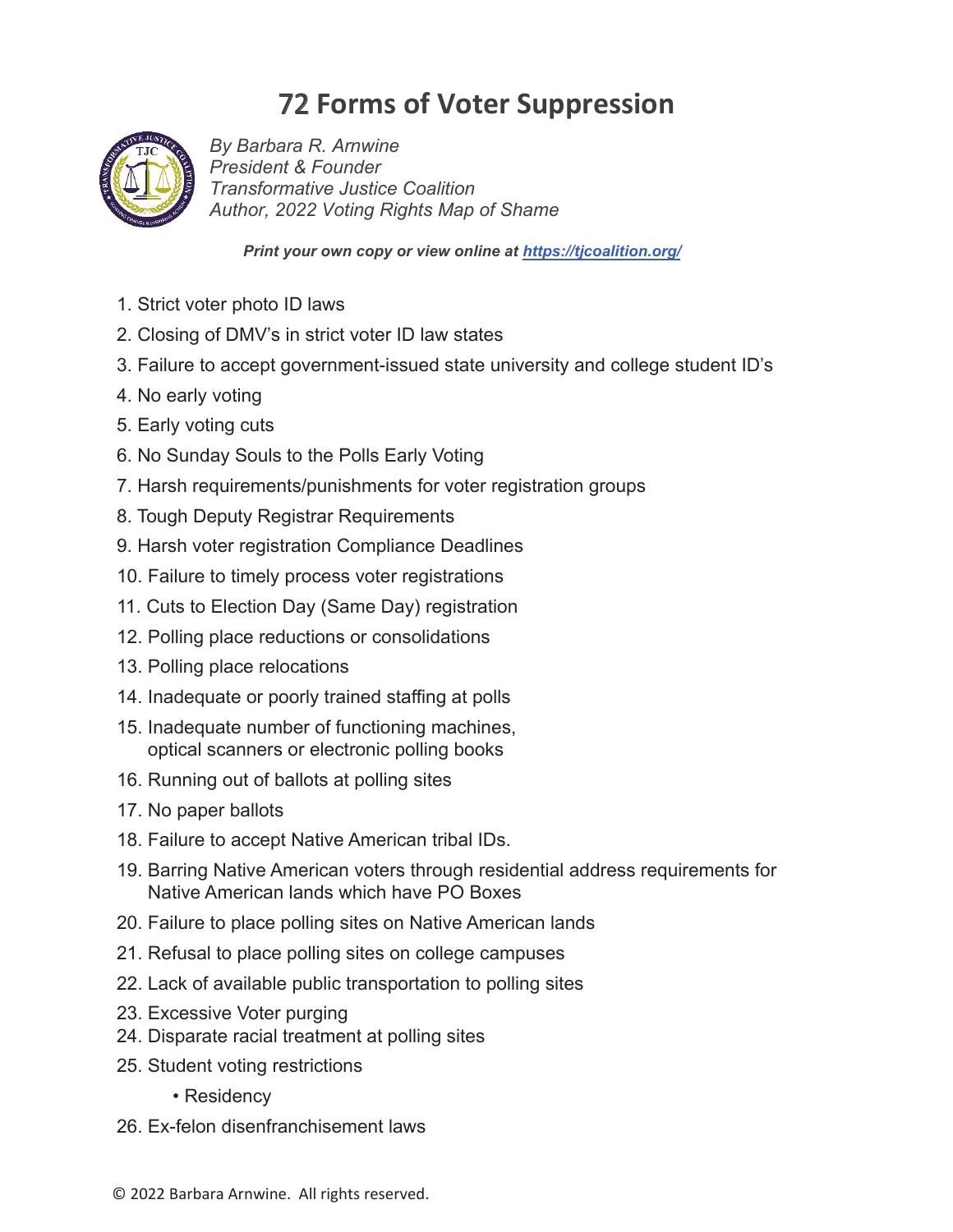- 27. Requiring Payment of Fines or Fees As Condition of Vote Restoration
- 28. Failure to Inform Formerly Incarcerated Persons of Their Voting Rights or Eligibility to Vote
- 29. Excessive Use of Inactive voter lists
- 30. No Public Outreach or Notification to Voters Placed on Inactive Lists
- 31. Language discrimination

• Failure to accommodate

- 32. Lack of language-accessible materials
- 33. Failure to accommodate voters with disabilities
- 34. No disability accessibility
- 35. No curbside Voting
- 36. Not enough disability accessible voting equipment
- 37. Barriers to assistance by family members or others for voters
- 38. Deceptive practices
	- Flyers
	- Robocalls
- 39. Voter intimidation
	- Impersonating law enforcement personnel or immigration officers
- 40. Police at polling places
- 41. Racial gerrymandering
- 42. Creating polling place confusion by splitting Black precincts
- 43. Partisan gerrymandering
- 44. Barriers for homeless voters to voter registration
- 45. Voter caging
	- Use of One-Time Post cards/Mailers
- 46. Voter challengers at polls
- 47. Voter challenges to voter registration lists
- 48. Use of Suspense lists
- 49. Absentee Ballot Short Return Deadlines
- 50. Exact match requirements for signatures or other information
- 51. Complicated Absentee Ballot Requirements
- 52. Proof of Citizenship Laws
- 53. Out-of-precinct = no vote counted requirements
- 54. Failure to pre-register 17 year olds